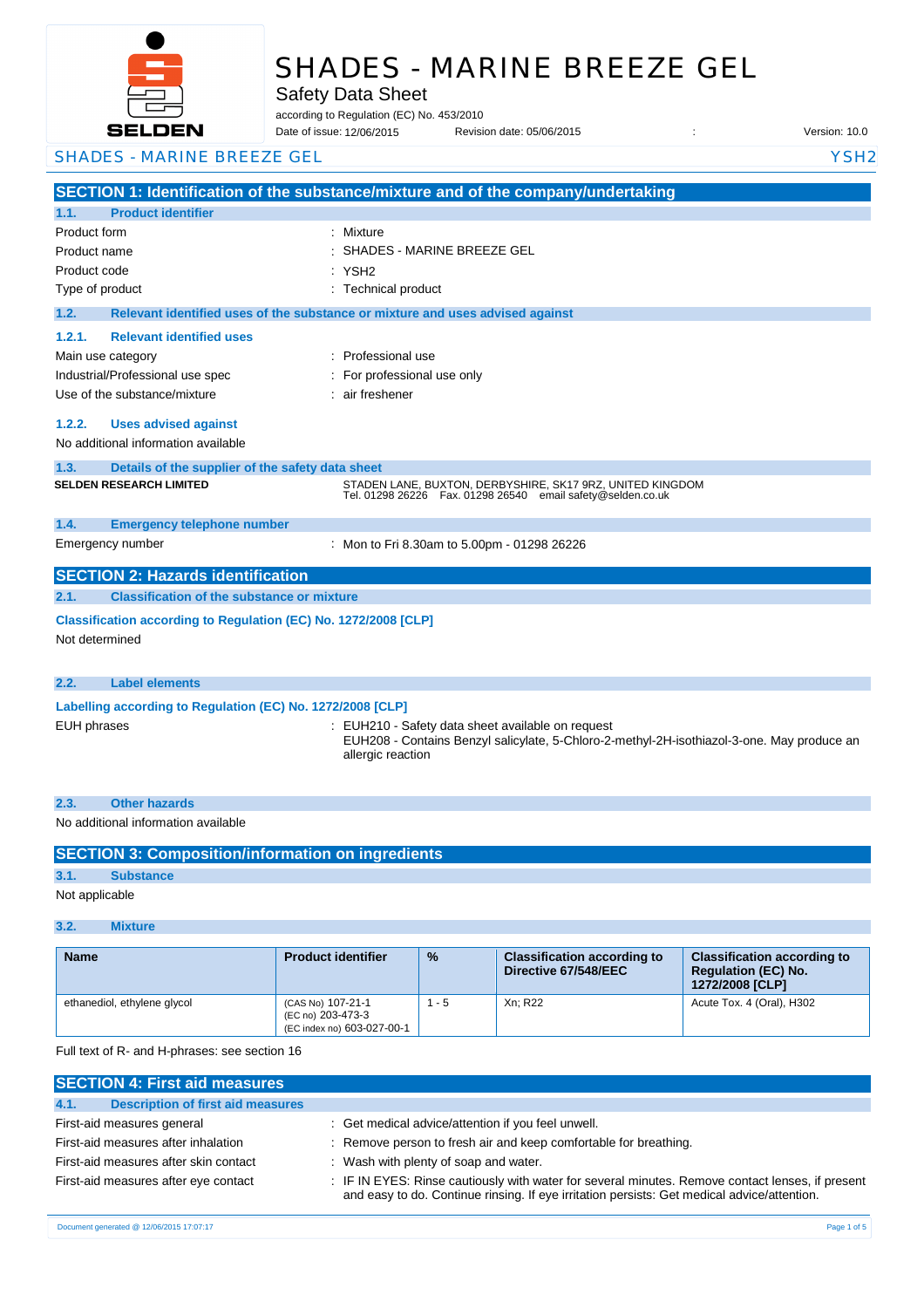| <b>SHADES - MARINE BREEZE GEL</b>                                               |                                                                                                                                   | YSH2 |
|---------------------------------------------------------------------------------|-----------------------------------------------------------------------------------------------------------------------------------|------|
| Safety Data Sheet                                                               |                                                                                                                                   |      |
| according to Regulation (EC) No. 453/2010                                       |                                                                                                                                   |      |
| First-aid measures after ingestion                                              | : Give nothing or a little water to drink. Get medical advice/attention if you feel unwell.                                       |      |
| 4.2.<br>Most important symptoms and effects, both acute and delayed             |                                                                                                                                   |      |
| Symptoms/injuries after inhalation                                              | : May cause respiratory irritation.                                                                                               |      |
| Symptoms/injuries after skin contact                                            | Repeated exposure may cause skin dryness or cracking.                                                                             |      |
| Symptoms/injuries after eye contact                                             | : Causes eye irritation.                                                                                                          |      |
| Symptoms/injuries after ingestion                                               | : May cause a light irritation of the linings of the mouth, throat, and gastrointestinal tract.                                   |      |
| 4.3.                                                                            | Indication of any immediate medical attention and special treatment needed                                                        |      |
| Treat symptomatically.                                                          |                                                                                                                                   |      |
| <b>SECTION 5: Firefighting measures</b>                                         |                                                                                                                                   |      |
| 5.1.<br><b>Extinguishing media</b>                                              |                                                                                                                                   |      |
| Suitable extinguishing media                                                    | : Carbon dioxide. Dry powder. Foam.                                                                                               |      |
| 5.2.<br>Special hazards arising from the substance or mixture                   |                                                                                                                                   |      |
| No additional information available                                             |                                                                                                                                   |      |
| 5.3.<br><b>Advice for firefighters</b>                                          |                                                                                                                                   |      |
| No additional information available                                             |                                                                                                                                   |      |
| <b>SECTION 6: Accidental release measures</b>                                   |                                                                                                                                   |      |
| 6.1.                                                                            | Personal precautions, protective equipment and emergency procedures                                                               |      |
| 6.1.1.<br>For non-emergency personnel                                           |                                                                                                                                   |      |
| <b>Emergency procedures</b>                                                     | : Evacuate unnecessary personnel.                                                                                                 |      |
| 6.1.2.<br>For emergency responders                                              |                                                                                                                                   |      |
| Protective equipment                                                            | : Use personal protective equipment as required.                                                                                  |      |
|                                                                                 |                                                                                                                                   |      |
| 6.2.<br><b>Environmental precautions</b><br>Avoid release to the environment.   |                                                                                                                                   |      |
|                                                                                 |                                                                                                                                   |      |
| 6.3.<br>Methods and material for containment and cleaning up<br>For containment | : Collect spillage.                                                                                                               |      |
| Methods for cleaning up                                                         | : Soak up spills with inert solids, such as clay or diatomaceous earth as soon as possible.                                       |      |
|                                                                                 |                                                                                                                                   |      |
| <b>Reference to other sections</b><br>6.4.                                      | For further information refer to section 8: "Exposure controls/personal protection". For further information refer to section 13. |      |
|                                                                                 |                                                                                                                                   |      |
| <b>SECTION 7: Handling and storage</b>                                          |                                                                                                                                   |      |
| 7.1.<br><b>Precautions for safe handling</b>                                    |                                                                                                                                   |      |
| Precautions for safe handling                                                   | : Avoid contact with eyes.                                                                                                        |      |
| Hygiene measures                                                                | Do not eat, drink or smoke when using this product.                                                                               |      |
| 7.2.<br>Conditions for safe storage, including any incompatibilities            |                                                                                                                                   |      |
| Technical measures<br>Storage conditions                                        | : Does not require any specific or particular technical measures.<br>Keep container closed when not in use.                       |      |
| Incompatible products                                                           | Oxidizing agent. Strong acids. Strong bases.                                                                                      |      |
| Special rules on packaging                                                      | : Keep only in original container.                                                                                                |      |
| <b>Specific end use(s)</b><br>7.3.                                              |                                                                                                                                   |      |
| No additional information available                                             |                                                                                                                                   |      |

**SECTION 8: Exposure controls/personal protection**

**8.1. Control parameters**

No additional information available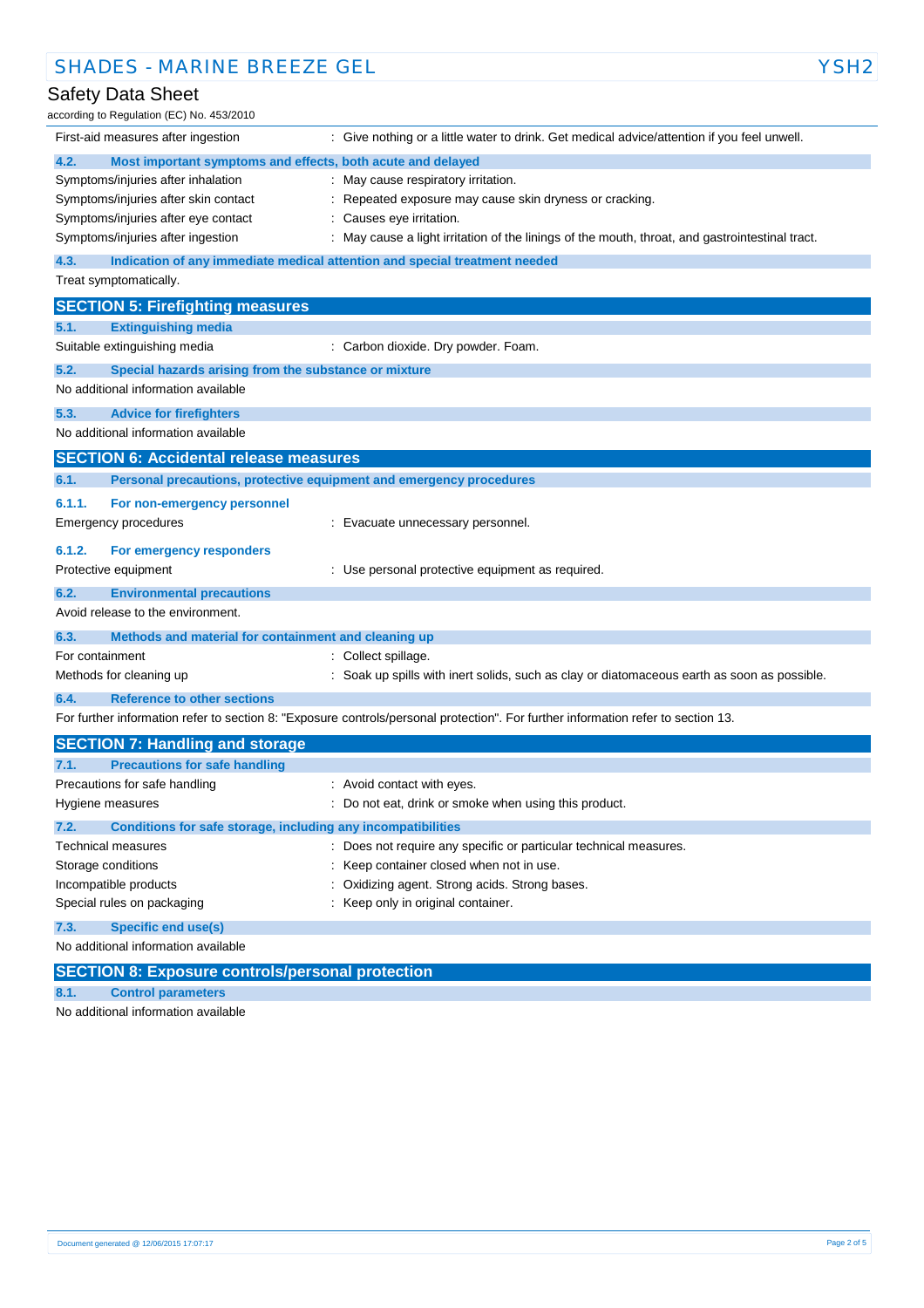| <b>SHADES - MARINE BREEZE GEL</b> | YSH <sub>2</sub> |
|-----------------------------------|------------------|
|-----------------------------------|------------------|

# Safety Data Sheet

according to Regulation (EC) No. 453/2010

| 8.2.<br><b>Exposure controls</b>  |                                                        |
|-----------------------------------|--------------------------------------------------------|
| Materials for protective clothing | : Not required for normal conditions of use            |
| Hand protection                   | : In case of repeated or prolonged contact wear gloves |
| Eye protection                    | : Not required for normal conditions of use            |
| Skin and body protection          | : Not required for normal conditions of use            |
| Respiratory protection            | : Not required for normal conditions of use            |

| <b>SECTION 9: Physical and chemical properties</b> |                                                       |  |
|----------------------------------------------------|-------------------------------------------------------|--|
| 9.1.                                               | Information on basic physical and chemical properties |  |

| Physical state                             | Solid                |
|--------------------------------------------|----------------------|
| Appearance                                 | Soft, soapy texture. |
| Colour                                     | Blue.                |
| Odour                                      | Fresh.               |
| Odour threshold                            | No data available    |
| рH                                         | 7                    |
| Relative evaporation rate (butylacetate=1) | No data available    |
| Melting point                              | No data available    |
| Freezing point                             | No data available    |
| Boiling point                              | No data available    |
| Flash point                                | No data available    |
| Auto-ignition temperature                  | No data available    |
| Decomposition temperature                  | No data available    |
| Flammability (solid, gas)                  | No data available    |
| Vapour pressure                            | No data available    |
| Relative vapour density at 20 °C           | No data available    |
| Relative density                           | 1                    |
| Solubility                                 | No data available    |
| Log Pow                                    | No data available    |
| Viscosity, kinematic                       | No data available    |
| Viscosity, dynamic                         | No data available    |
| <b>Explosive properties</b>                | No data available    |
| Oxidising properties                       | No data available    |
| <b>Explosive limits</b>                    | No data available    |

### **9.2. Other information**

No additional information available

|       | <b>SECTION 10: Stability and reactivity</b>  |
|-------|----------------------------------------------|
| 10.1. | <b>Reactivity</b>                            |
|       | No additional information available          |
| 10.2. | <b>Chemical stability</b>                    |
|       | Stable under normal conditions.              |
| 10.3. | <b>Possibility of hazardous reactions</b>    |
|       | No additional information available          |
| 10.4. | <b>Conditions to avoid</b>                   |
|       | No additional information available          |
| 10.5. | <b>Incompatible materials</b>                |
|       | No additional information available          |
| 10.6. | <b>Hazardous decomposition products</b>      |
|       | No additional information available          |
|       | <b>SECTION 11: Toxicological information</b> |

## **11.1. Information on toxicological effects**

| .              | <u>INTERNATION ON CONCORDICAL ENECTS</u> |                  |  |
|----------------|------------------------------------------|------------------|--|
| Acute toxicity |                                          | : Not classified |  |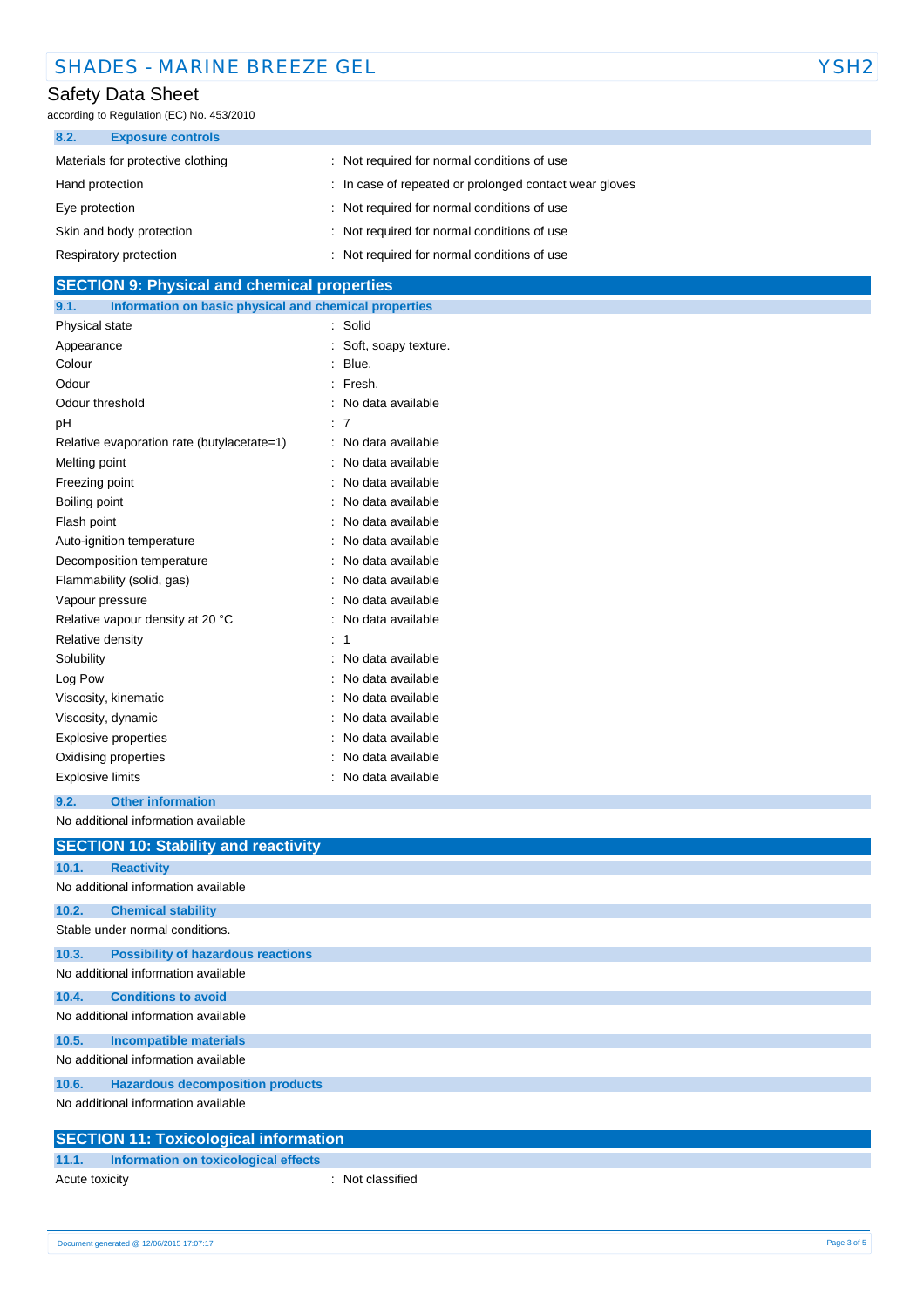### Safety Data Sheet

according to Regulation (EC) No. 453/2010

| Skin corrosion/irritation                             | $\therefore$ Not classified |
|-------------------------------------------------------|-----------------------------|
|                                                       | pH: 7                       |
| Serious eye damage/irritation                         | : Not classified            |
|                                                       | pH: 7                       |
| Respiratory or skin sensitisation                     | $\therefore$ Not classified |
| Germ cell mutagenicity                                | : Not classified            |
| Carcinogenicity                                       | $\therefore$ Not classified |
| Reproductive toxicity                                 | $\therefore$ Not classified |
| Specific target organ toxicity (single exposure)      | : Not classified            |
| Specific target organ toxicity (repeated<br>exposure) | $\therefore$ Not classified |
| Aspiration hazard                                     | Not classified              |

|             | <b>SECTION 12: Ecological information</b>        |                     |             |
|-------------|--------------------------------------------------|---------------------|-------------|
| 12.1.       | <b>Toxicity</b>                                  |                     |             |
|             | No additional information available              |                     |             |
|             |                                                  |                     |             |
| 12.2.       | <b>Persistence and degradability</b>             |                     |             |
|             | No additional information available              |                     |             |
| 12.3.       | <b>Bioaccumulative potential</b>                 |                     |             |
|             | No additional information available              |                     |             |
| 12.4.       | <b>Mobility in soil</b>                          |                     |             |
|             | No additional information available              |                     |             |
| 12.5.       | <b>Results of PBT and vPvB assessment</b>        |                     |             |
|             | No additional information available              |                     |             |
|             |                                                  |                     |             |
| 12.6.       | <b>Other adverse effects</b>                     |                     |             |
|             | No additional information available              |                     |             |
|             | <b>SECTION 13: Disposal considerations</b>       |                     |             |
| 13.1.       | <b>Waste treatment methods</b>                   |                     |             |
|             | No additional information available              |                     |             |
|             | <b>SECTION 14: Transport information</b>         |                     |             |
|             | In accordance with ADR / RID / IMDG / IATA / ADN |                     |             |
| 14.1.       | <b>UN number</b>                                 |                     |             |
|             | Not regulated for transport                      |                     |             |
| 14.2.       | <b>UN proper shipping name</b>                   |                     |             |
|             | Proper Shipping Name (ADR)                       | Not applicable<br>÷ |             |
|             | Proper Shipping Name (IMDG)                      | Not applicable      |             |
|             | Proper Shipping Name (IATA)                      | : Not applicable    |             |
| 14.3.       | <b>Transport hazard class(es)</b>                |                     |             |
| ADR         |                                                  |                     |             |
|             | Transport hazard class(es) (ADR)                 | : Not applicable    |             |
|             |                                                  |                     |             |
| <b>IMDG</b> |                                                  |                     |             |
|             | Transport hazard class(es) (IMDG)                | : Not applicable    |             |
|             |                                                  |                     |             |
| <b>IATA</b> |                                                  |                     |             |
|             | Transport hazard class(es) (IATA)                | : Not applicable    |             |
|             |                                                  |                     |             |
| 14.4.       | <b>Packing group</b>                             |                     |             |
|             | Packing group (ADR)                              | Not applicable      |             |
|             | Packing group (IMDG)                             | Not applicable      |             |
|             | Packing group (IATA)                             | Not applicable      |             |
| 14.5.       | <b>Environmental hazards</b>                     |                     |             |
|             | Dangerous for the environment                    | $:$ No              |             |
|             | Document generated @ 12/06/2015 17:07:17         |                     | Page 4 of 5 |
|             |                                                  |                     |             |